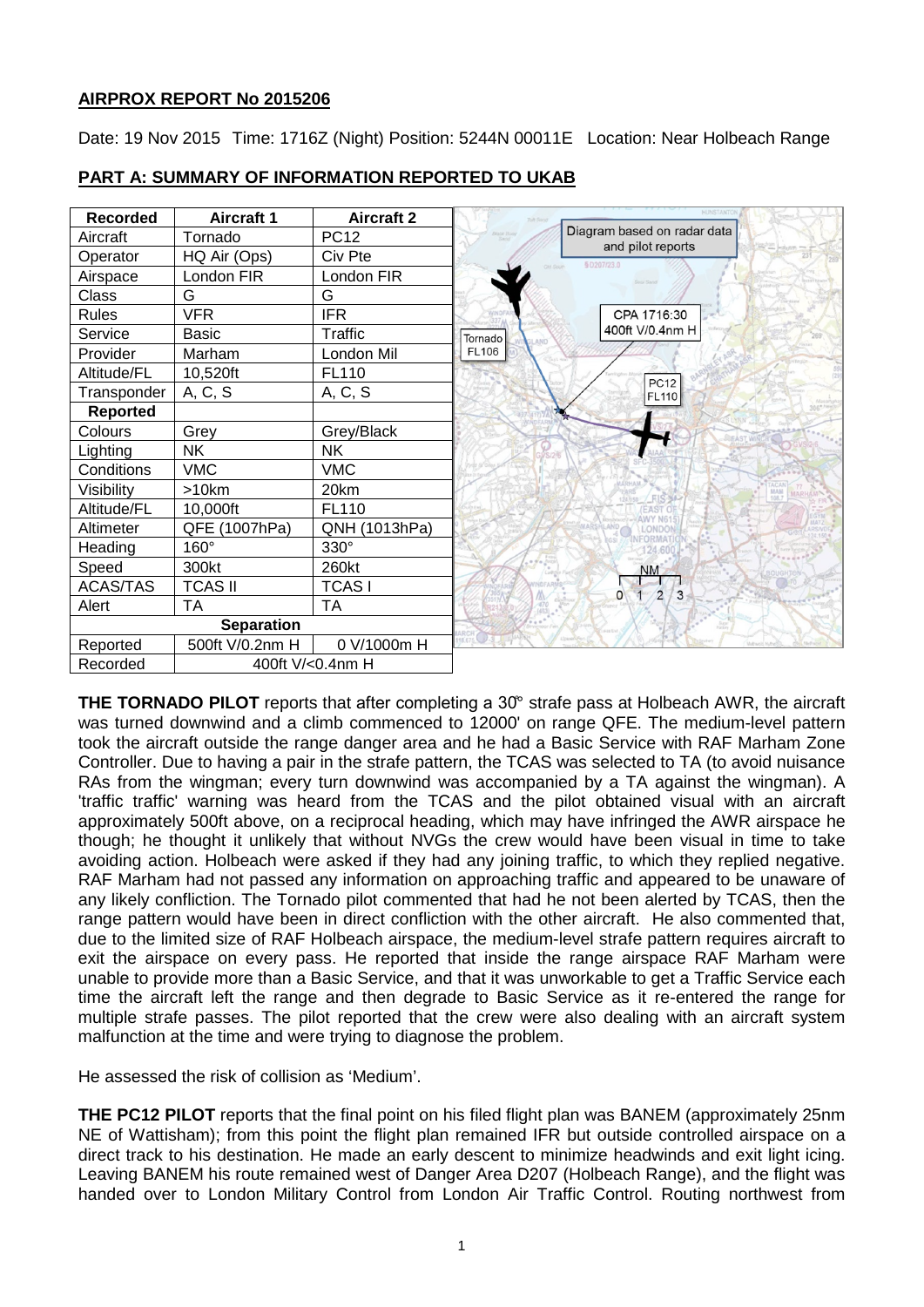BANEM more favourable weather was found at approximately FL110. Passing southwest abeam Marham, he was advised of two military contacts in the vicinity of EGD207. TCAS indicated one contact approximately 3000ft below and ahead of his track. As the TCAS contact was approached, the second aircraft was observed climbing and tracking towards him. The military controller was asked for advice on the route or intentions of the other aircraft, but the military aircraft was working another unit and so no information was available. He decided to maintain level and heading and be prepared to avoid the other aircraft visually. The military aircraft passed down his left-hand side at approximately 0.5nm whilst climbing through his level. Shortly thereafter, a second aircraft (or the same aircraft for a second time) was observed on TCAS approaching his position from the north at a similar level. The other aircraft appeared to be flying on various headings and levels. Advice from the military controller was requested and it was decided to maintain heading and level but eventually a right turn was made.

He assessed the risk of collision as 'Medium'.

**THE MARHAM CONTROLLER** reports that the Tornado formation departed RAF Marham as separate units under individual Traffic Services, reduced as standard due to limited surveillance performance. The Tornado formation requested a Traffic Service whilst in the range which was denied; their service was downgraded to a Basic Service and they changed to the range frequency without informing him. He observed the Tornado formation manoeuvring as separate units both inside the confines of EGD207 and up to approx. 6-7nm to the south, outside the danger area. He observed an aircraft with a Swanwick (Mil) squawk transiting on a track between RAF Marham and RAF Cranwell with SSR Mode C indicating FL110. He recalled passing Traffic Information to one of the Tornado formation (at this time both squawking 7002) referencing the unknown Swanwick track with regard to RAF Marham, giving details of the projected routing and the SSR Mode C read-out. Concurrently, he was working 2 individual GR4 aircraft departing from RAF Marham whose departure route was in the vicinity of RAF Holbeach. He stopped the first departing aircraft at FL100 against the Swanwick (Mil) track prior to handing it over to Swanwick (Mil), and the second departing aircraft at FL90 against the first departing aircraft to facilitate handover. At this point his priority was with provision of Traffic Information and control instructions to the two departing GR4 aircraft.

He perceived the severity of the incident as 'Medium'.

**THE HOLBEACH CONTROLLER** reports that he was the duty Air Weapons Range Controller at the time of the incident. The Tornado formation joined the range at 1710. At 1715, the Tornado lead asked him if there were any other aircraft in the range as he had seen another aircraft about 500ft-1000ft above him; he was at 9000ft at the time. As the controller recalled, the Tornado lead was carrying out right-hand circuits [UKAB note: in fact the Tornados were carrying out left-hand circuits] and the other aircraft must have been heading east at the time. He called Marham Radar to ask them if they could see any other aircraft in the range and they said there were just the 2 aircraft wearing squawk 7002 in the range and one other aircraft outside the range to the east climbing to FL90. He relayed this information to the Tornado lead who replied that he had experienced an Airprox due to the location of the other aircraft.

**THE LONDON MIL CONTROLLER** reports that he was controlling the PC12 routing from BANEM to Gamston; it was handed over at FL200 and he provided a Traffic Service throughout his transit. He advised the PC12 pilot that Holbeach range was active to 23,000ft, and to remain to the south and west. Initially, the range was active but no traffic was operating in it. As the PC12 pilot transited towards the Marham overhead, he requested an initial descent to FL100, which was approved. The Tornado formation were pre-noted out of Marham but then subsequently cancelled as they were departing for the range. Marham then pre-noted him of two other aircraft, both departing to the North for the Vale of York area. At this time, the PC12 was northeast of Marham, and the two aircraft operating under 7002 squawks with Holbeach were operating to the south and west of the range. Having passed Traffic Information on these two aircraft, he agreed with the PC12 pilot that the descent should initially be stopped at FL120 to attempt to provide some vertical separation. An advisory turn on to west was also applied to try to keep the PC12 to the south of the manoeuvring aircraft. He continued to call the traffic as accurately as possible, with height changes being difficult to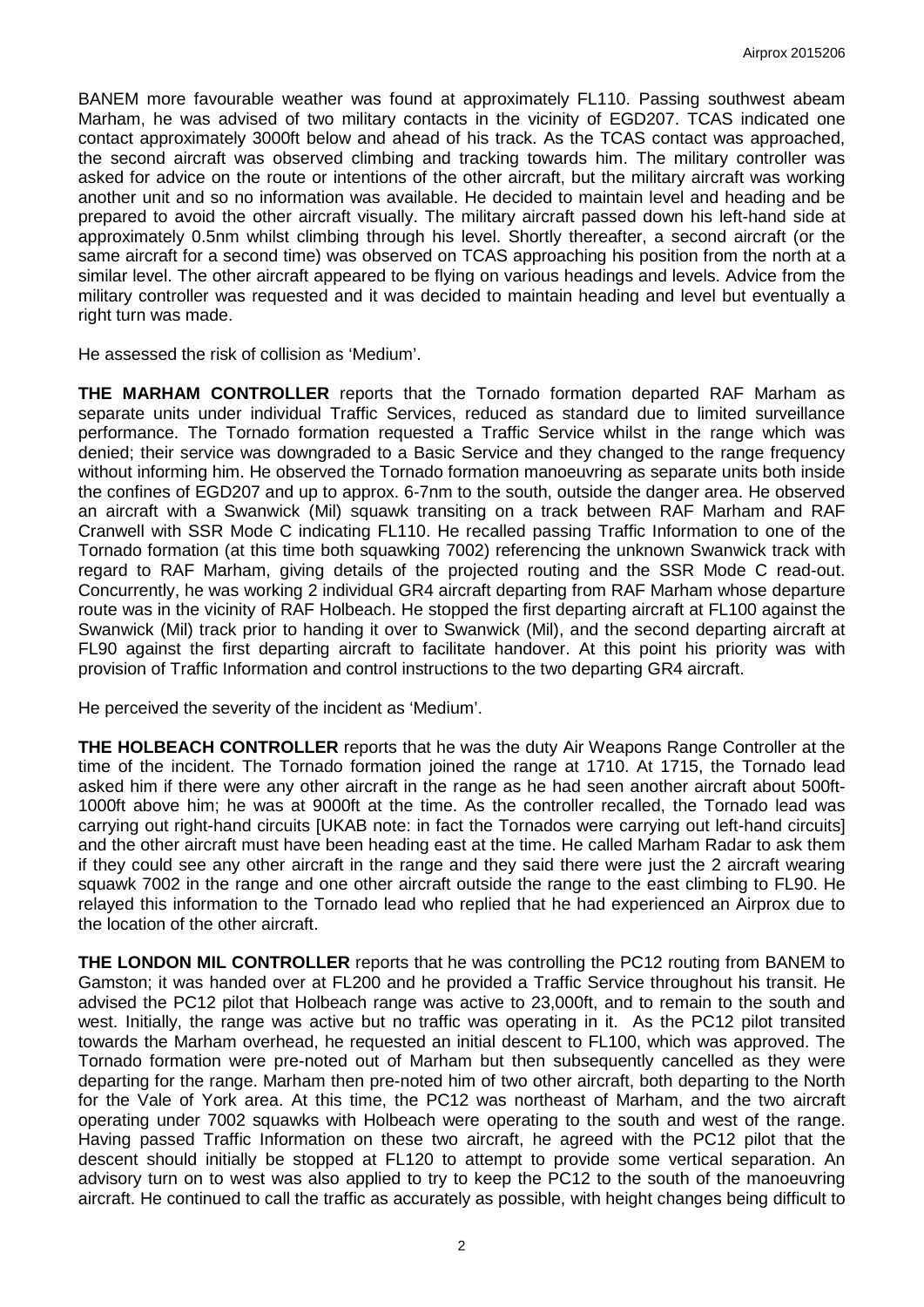assess due to the radar update rate. As the Tornado formation finished their second run, they came back out of the range to the west and then south, up to between 5nm and 8nm outside the confines of the range. At this time, the PC12 pilot had levelled at FL120 and was around 6nm to the south of the Danger Area, still heading west. One of the Tornados passed to the east of the PC12; however the second came out of the range and tracked towards the PC12, climbing; the PC12 pilot requested a heading to remain clear of the Tornado. He informed the PC12 pilot to maintain his heading as he could not guarantee a good heading to avoid the Tornado due to their unpredictable manoeuvring profile. He observed the two contacts merge with between 500ft and 1000ft separation. The PC12 pilot was passed constant Traffic Information on the conflicting Tornado and called visual with the traffic. When the PC12 had passed the Tornado traffic and was clear of the range to the west, he recommenced his descent to FL70 and was handed over to Doncaster Radar without further incident.

He perceived the severity of the incident as 'Medium'.

### **Factual Background**

The weather at Holbeach was recorded as follows:

METAR EGYH 191650Z 26012KT 9999 FEW040 SCT250 08/06 Q1009 BLU

Sunset occurred at 1559 and Civil Twilight ended at 1638.

#### **Analysis and Investigation**

#### **Military ATM**

An Airprox occurred on 19 Nov 15 at 1715, near Holbeach Air Weapons Range (AWR), between a Tornado GR4 and a PC12. The PC12 was under a Traffic Service with RAF (U) Swanwick and the GR4 was under a Basic Service with Marham ATC, as well as being in RT communication with Holbeach AWR. The PC12 pilot was in straight–and-level cruise at FL110 in VMC and was informed of two military aircraft in the vicinity of D207. His TCAS had detected the military aircraft but the exact details of the military profile were not known as they were working another unit.

Sections of the tape transcripts between Swanwick (Mil) (SWK)/PC12 and Marham ATC (MRM)/GR4 are below:

| <b>From</b> | To          | <b>Speech</b>                                                                                                                                                                              | Time     |
|-------------|-------------|--------------------------------------------------------------------------------------------------------------------------------------------------------------------------------------------|----------|
| <b>MRM</b>  | GR4         | [GR4 C/S], entering the range, Basic Service.                                                                                                                                              | 17:09:48 |
| <b>SWK</b>  | <b>PC12</b> | [PC12 C/S], traffic 12 o'clock, one five miles manoeuvring [garbled]<br>Tornado currently indicating flight level one zero five climbing.                                                  | 17:12:20 |
| <b>SWK</b>  | <b>PC12</b> | It's – there's two contacts in that vicinity, both believed to be operating in<br>er, with Holbeach range though not necessarily staying in the confines.                                  | 17:12:34 |
| <b>PC12</b> | <b>SWK</b>  | That's understood we will be remaining clear to the south west of<br>Holbeach, [PC12 C/S].                                                                                                 | 17:12:40 |
| <b>SWK</b>  | <b>PC12</b> | [PC12 C/S] the first, er, aircraft now left 11 o'clock, seven miles crossing<br>in the left hand turn to head back into the range.                                                         | 17:13:00 |
| <b>SWK</b>  | <b>PC12</b> | No problem. There is a second one behind him, er, just looking to assess<br>where he's going.                                                                                              | 17:13:15 |
| <b>PC12</b> | <b>SWK</b>  | Thanks, are they both level or are they climbing?                                                                                                                                          | 17:13:21 |
| <b>SWK</b>  | <b>PC12</b> | Ah, both look level at the moment, ah, both look like they are holding<br>about five miles to the south of the range at flight level one one five, do<br>you want to stop descent against? | 17:13:24 |
| <b>PC12</b> | <b>SWK</b>  | Yeah we'll stop descent one two zero against that traffic [PC12 C/S].                                                                                                                      | 17:13:36 |
| <b>MRM</b>  | GR4         | [GR4 C/S] traffic north west of Marham, 5 miles, tracking north west,<br>indicating FL120, descending.                                                                                     | 17:13:44 |
| <b>MRM</b>  | GR4         | [GR4 C/S] the range track is, correction, previously called traffic is in your<br>4 o'clock at3 miles [inaudible] altitude.                                                                | 17:13:58 |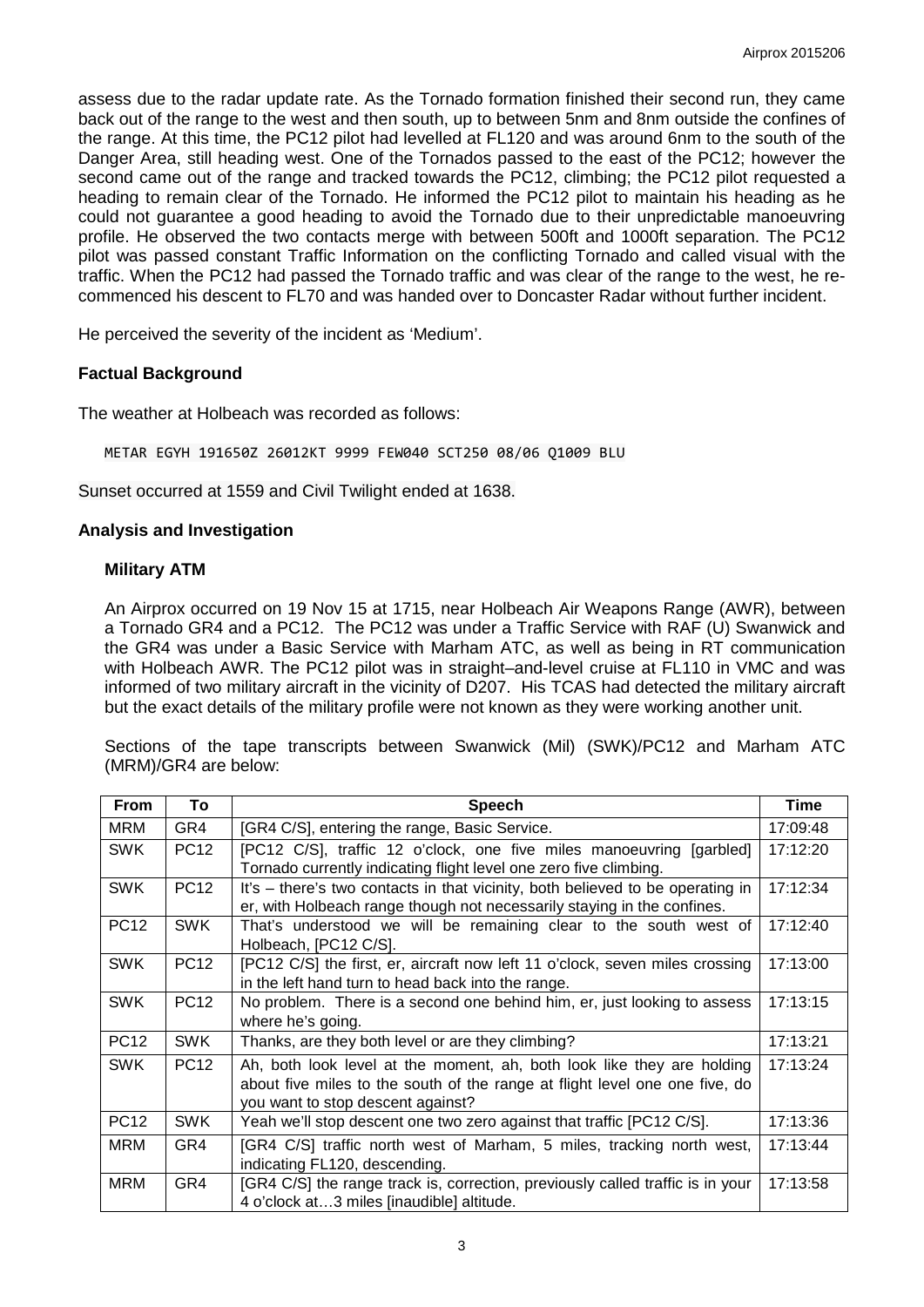| <b>From</b> | To          | <b>Speech</b>                                                                                                                                            | <b>Time</b> |
|-------------|-------------|----------------------------------------------------------------------------------------------------------------------------------------------------------|-------------|
| <b>SWK</b>  | <b>PC12</b> | The closest contact left ten o'clock at five miles is currently crossing left to<br>right, indicating flight level one two two now slowly descending.    | 17:14:00    |
| <b>PC12</b> | <b>SWK</b>  | Er, roger, yeah we have got him visual and, er, we can take a heading<br>against that, if um, if you can advise us.                                      | 17:14:09    |
| <b>SWK</b>  | <b>PC12</b> | That's fine, turn left that should put you behind him.                                                                                                   | 17:14:19    |
| <b>PC12</b> | <b>SWK</b>  | OK we'll take a left turn [PC12 C/S].                                                                                                                    | 17:14:23    |
| <b>SWK</b>  | <b>PC12</b> | Come left by twenty that should work.                                                                                                                    | 17:14:25    |
| <b>PC12</b> | <b>SWK</b>  | Left twenty, yeah looks like he's turned away.                                                                                                           | 17:14:28    |
| GR4         | <b>MRM</b>  | [GR4 number 2 C/S] contact.                                                                                                                              | 17:14:32    |
| <b>PC12</b> | <b>SWK</b>  | [PC12 C/S] gonna descend back down to flight level, er, one hundred.                                                                                     | 17:15:01    |
| <b>SWK</b>  | <b>PC12</b> | [PC12 C/S] that's understood, er, descend now flight level one hundred.                                                                                  | 17:15:08    |
| <b>SWK</b>  | <b>PC12</b> | Sorry, another Tornado outbound please flight level one one zero.                                                                                        | 17:15:16    |
| <b>PC12</b> | <b>SWK</b>  | Flight level one one zero, [PC12 C/S].                                                                                                                   | 17:15:20    |
| <b>SWK</b>  | <b>PC12</b> | [PC12 C/S], traffic right, er, two o'clock, five miles tracking towards<br>indicating flight level eight five, that's the first one of the two Tornados. | 17:15:56    |
| <b>PC12</b> | <b>SWK</b>  | Yeah, [PC12 C/S] got that, erm, again we can take a heading if, er, if you<br>can advise us.                                                             | 17:16:11    |
| <b>SWK</b>  | <b>PC12</b> | Looking at this maintaining heading would work best.                                                                                                     | 17:16:20    |
| <b>PC12</b> | <b>SWK</b>  | Ok, keep the heading [PC12 C/S].                                                                                                                         | 17:16:24    |
| <b>SWK</b>  | <b>PC12</b> | Ah, now passing underneath you, five thousand feet [controller meant 500<br>feet.                                                                        | 17:16:26    |
| <b>PC12</b> | <b>SWK</b>  | Thanks, we're now visual.                                                                                                                                | 17:16:30    |

Traffic Information from Swanwick was provided to the PC12 pilot at 1715:56 (Figure 1).



Figure 1: Traffic Information at 1715:56

The PC12 pilot requested advice on a heading at 1716:11 and, at 1716:20 (Figure 2), the controller suggested the PC12 maintain heading. CPA was estimated at 1716:30 with 0.4 nm horizontal separation and 500 ft height separation. Figure 3 was taken immediately prior to CPA.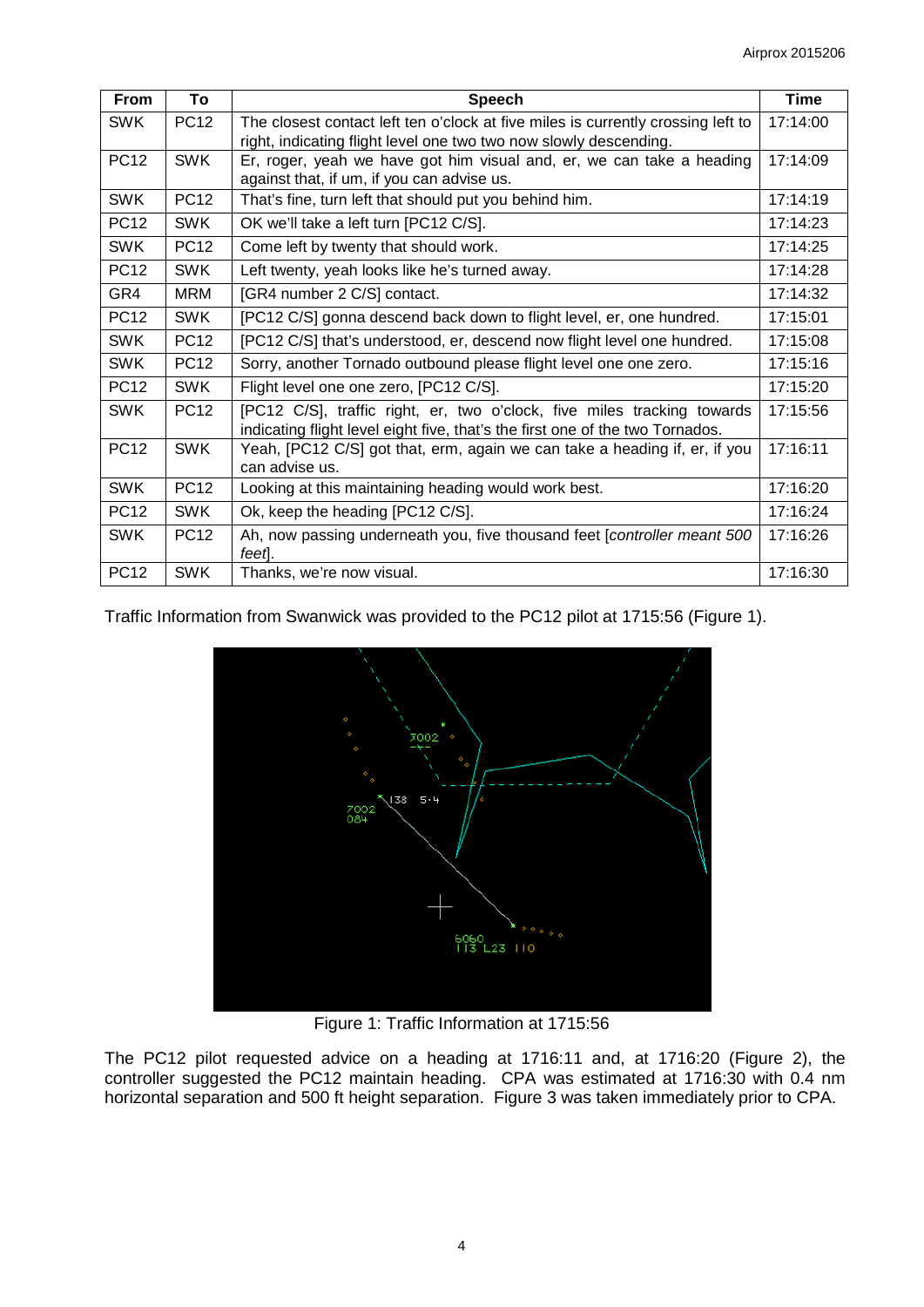

Figure 2: Geometry at 1716:20 Figure 3: Geometry at 1716:26

The Swanwick controller had initially stopped the PC12 descent to provide vertical separation against range activity. From the transcript, it is apparent that there was constant RT between controller and pilot. The controller was non-standard in some phraseology but demonstrated duty of care by passing Traffic Information and attempting to use headings and flight levels to separate. Prior to CPA, the PC12 pilot had requested a heading and the controller advised him to maintain heading; the heading was on a closing geometry with the Tornado but the controller had to contend with other aircraft, the confines of the AWR and a much faster conflicting aircraft conducting high-energy manoeuvres. The controller felt that he could not guarantee a good heading due to the Tornado's unpredictable profile and the large differences in aircraft speed. An update on the Traffic Information may have been beneficial just prior to the Tornados passing beneath as the PC12 pilot called visual at CPA.

Marham ATC had placed the Tornados operating in the AWR under a Basic Service as per local instructions. Aircraft operating in Holbeach's range use a 7002 squawk and can often be below Marham's radar coverage; it is also impractical for Marham ATC to maintain track-ident and coordination functions on multiple aircraft allocated range squawks in Holbeach. The controller had a high workload and prioritised Traffic information to other outbound fast-jets. However, Traffic Information was passed to the Tornados, demonstrating duty of care considering the Basic Service. The Holbeach controller was not equipped with surveillance radar and was not in a position to provide information on activity outside the range. The controllers acted in accordance with CAP774 in terms of service provision but all controlling parties may have felt compelled to provide more than the regulation stipulates. The PC12 pilot requested vectors and may have been more comfortable with a Deconfliction Service. CAP774, Section 3.6, states:

'Deconfliction is not provided under a Traffic Service. If a pilot requires deconfliction advice outside controlled airspace, Deconfliction Service shall be requested.'

The Tornados wanted a Traffic Service but only a Basic Service was offered by Marham due to radar cover; it was subsequently acknowledged that RAF(U) Swanwick are in a position to provide a Traffic Service to range traffic.

The Tornado crews were conducting 30° strafe passes and were downwind at 12,000ft range QFE at the time of the Airprox. The strafe pattern took them outside of the confines of the Holbeach AWR. TCAS was selected to TA because both aircraft were in close proximity. Following a 'traffic warning', the Tornado crew gained visual contact with the PC12, 500ft above. The crew commented upon the lack of Traffic Information from Marham and that ATC seemed to be unaware of the confliction. Under a Basic Service, ATC had no obligation to call traffic; however, traffic was called, and the formation had confirmed contact 2 minutes prior to CPA. The crew also had to deal with diagnosing an aircraft system problem. The crew commented that the PC12 route was in direct confliction with the range pattern but the PC12 crew were in Class G airspace under the control of military ATC and were unlikely to be aware of the patterns flown at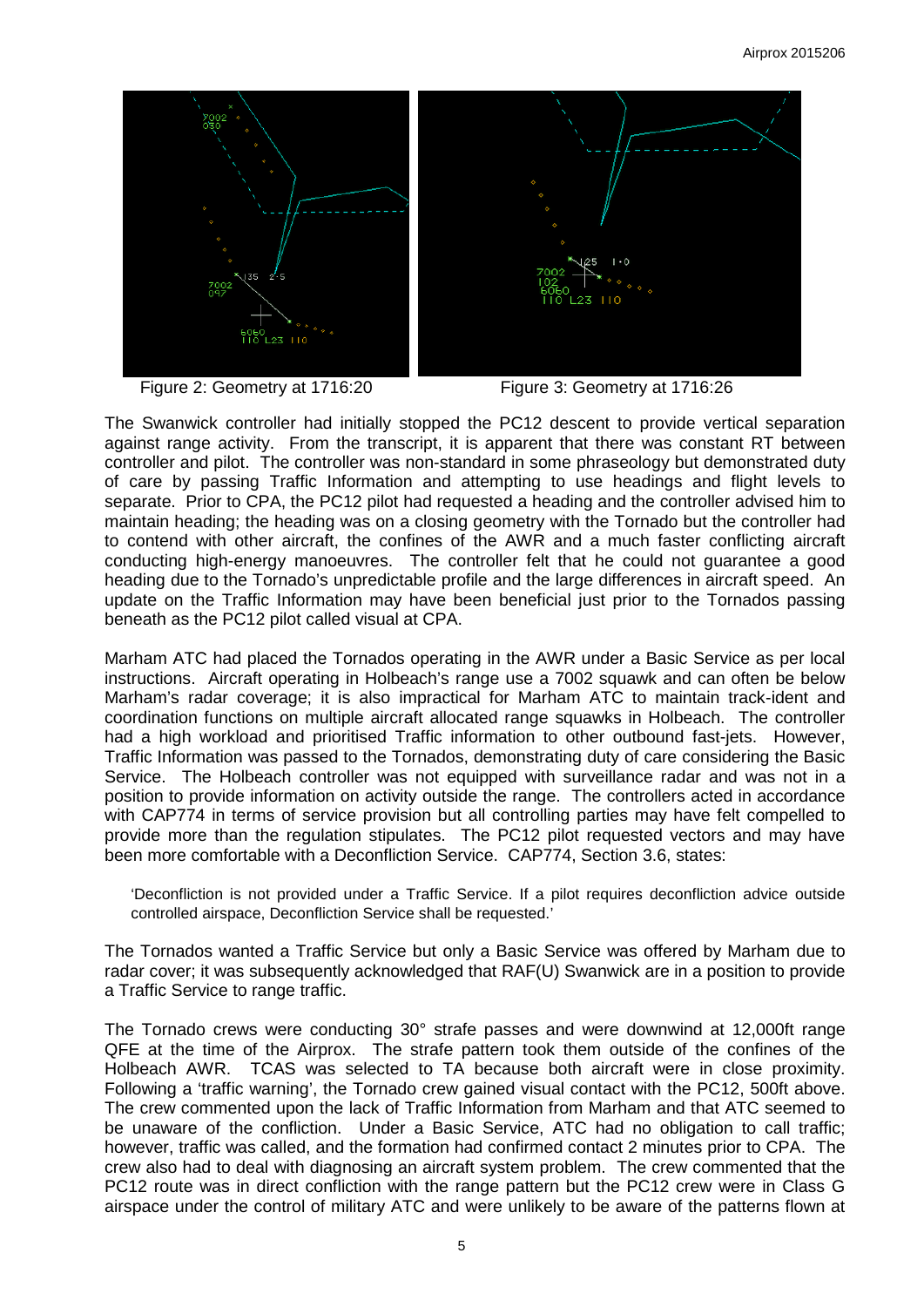the range. The Tornado crew estimated the first TCAS contact was at 7000ft with 3nm separation; however, the crew continued to climb to be at 10500ft at CPA. Holbeach is limited in size and it is known that certain profiles exit the range confines; because a Traffic Service is not available from Marham, it is unworkable for crews to switch between Traffic and Basic Services as they cross the range boundary.

Post-incident, the units involved have reviewed the provision of an ATS to find the best service available. Holbeach is reviewing the size of its boundary and all ranges are expecting to fit Hi-Brite Air Surveillance pictures within the financial year. The range construct is to provide safety and segregated airspace in the final phases of a weapon release profile; providing wider situational awareness to controllers through a radar picture will assist them in providing traffic Information to crews. All control elements acted in accordance with the CAP774. If it is impractical for Marham to provide a radar service to range aircraft, Swanwick are able to provide a service, depending upon traffic levels and controller workload.

### **UKAB Secretariat**

The Tornado and PC12 pilots shared an equal responsibility for collision avoidance and not to operate in such proximity to other aircraft as to create a collision hazard<sup>[1](#page-5-0)</sup>.

#### **Comments**

#### **HQ Air Command**

This incident highlights the limitations of 'see and avoid' by night. The dimensions of military danger areas are kept as small as reasonably possible in order to create the minimum impact on other airspace users. It is common for Tornados conducting medium-level strafe patterns to exit the reserved airspace due to performance limitations of the aircraft; the Tornado crew had a plan for this, and the limitations of alternating between a Basic Service within the range and a Traffic Service when outside the range are clear. Operating procedures for this type of profile are being reviewed (including a reassessment of the dimensions of all air-to-ground weapons ranges) and, specific to the Holbeach area, a possible modification to ATS provision SOPs for aircraft whose weapon profiles necessitate operating both inside and outside the reserved airspace.

#### **Summary**

An Airprox was reported when a Tornado and a PC12 flew into proximity at 1716 on Thursday 19th November 2015. The Tornado was operating under VFR in VMC and the PC12 under IFR in VMC; the Tornado pilot in receipt of a Basic Service from Marham, and the PC12 pilot in receipt of a Traffic Service from Swanwick (Mil).

### **PART B: SUMMARY OF THE BOARD'S DISCUSSIONS**

Information available consisted of reports from the pilots of both aircraft, transcripts of the relevant RT frequencies, radar photographs/video recordings, reports from the air traffic controllers involved and reports from the appropriate ATC and operating authorities.

The Board started their discussion by reviewing the size of the Holbeach Air Weapons Range (AWR) and noted that it was deliberately minimised to ensure that as much of the surrounding airspace is released to other users as possible. Although a laudable aim in itself, they commented that this results in some AWR users leaving the range whilst conducting highly-dynamic manoeuvres and profiles as they reposition prior to commencing further runs. Acknowledging the HQ Air Command comments regarding a review of AWR dimensions was welcomed. Members wondered whether there might be a case for a stepped increased boundary at medium-level (perhaps 5000ft) which would provide better segregation for the types of manoeuvre being flown in this incident whilst also

 $\overline{\phantom{a}}$ 

<span id="page-5-0"></span><sup>1</sup> SERA.3205 Proximity.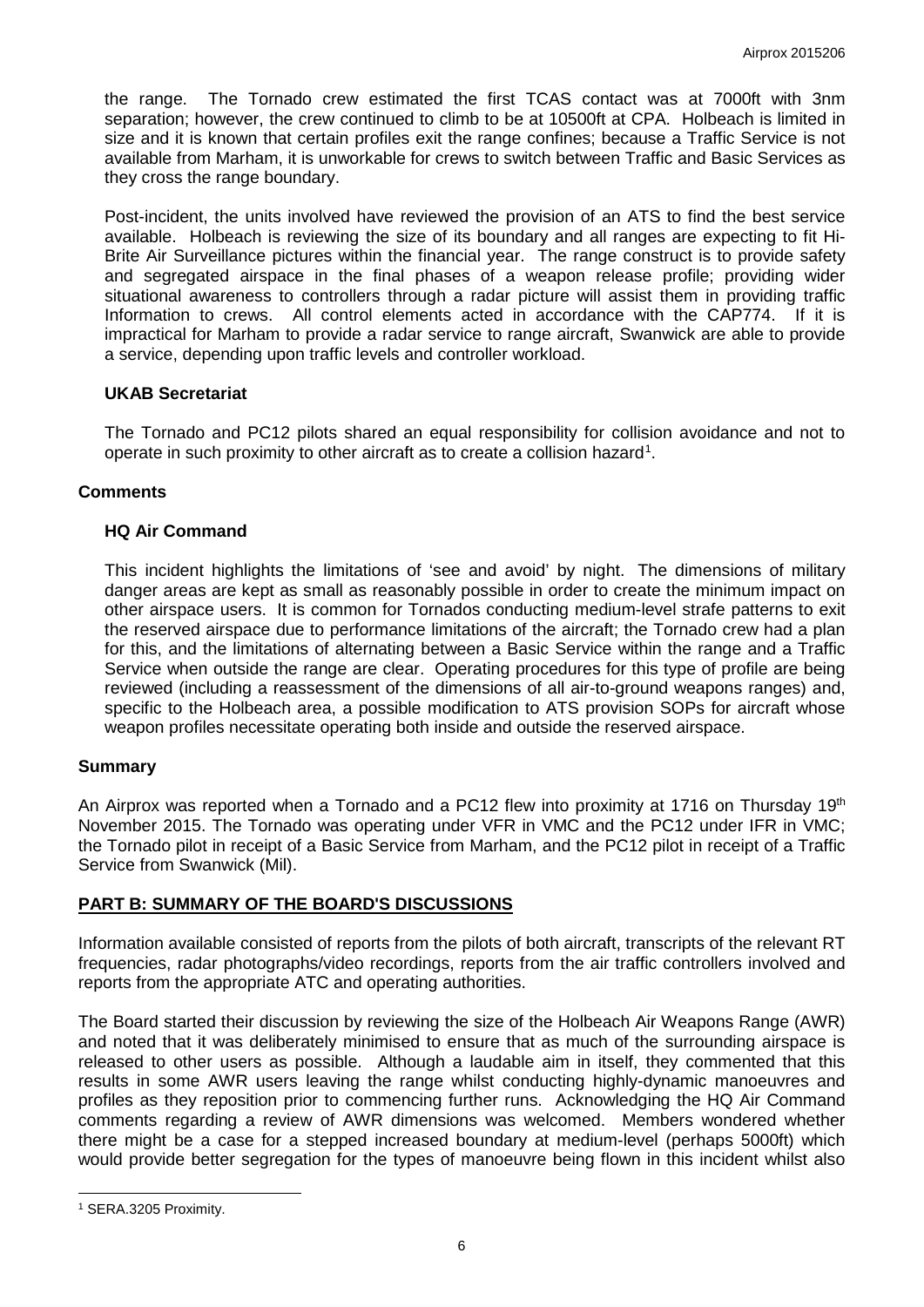retaining the ability for GA aircraft to use the airspace below. Also, for night operations, the use of NOTAMs might be considered in order to warn other airspace users that high-energy manoeuvres might be being conducted outside the range boundary. Pilot members with fast-jet experience had sympathy with the problems of trying to change Flight Information Service during frequent entries and exits from the range during weapons profiles; they felt that the answer lay more in the design of the AWR airspace to properly segregate the range activity rather than expecting fast-jet crews to assimilate Traffic Information whilst engaged in complex and demanding weapon release profiles that required their full attention. Notwithstanding, and noting that the AWR controllers cannot give anything more than a Basic Service within the range, it was acknowledged that Swanwick (Mil) can give a Traffic Service to aircraft operating within an AWR, and the Board welcomed the HQ Air Command initiative to see how this might be used to best effect.

The Board then discussed the actions of the Tornado crew and noted that they had continued to climb towards the PC12 even though they had apparently received the first TCAS contact at a separation of 3nm when they were at 7000ft altitude (the PC12 being at FL110). Military members commented that during such range profiles, deconfliction of aircraft within the range pattern often relied on crews maintaining procedural separation and a known ground track, and so the crew may well have been concentrating on ensuring this in order to avoid setting up a conflict with their own wingman. The Board also wondered if the Tornado crew had fully assimilated all the information on the PC12 given that they were also dealing with a system malfunction at the time; the fact that they did not recall Marham giving them Traffic Information was evidence of this.

Turning to the PC12 pilot's actions, some members noted that he had been given numerous calls of Traffic Information about the Tornados, had had a fairly protracted discussion with ATC, and yet had still routed towards the range area and had not asked for a Deconfliction Service; as such, they felt that the onus for avoiding the Tornados lay with him by routing further away from the AWR. Other members thought that the PC12 pilot was asking all the right questions of ATC, had asked for a suggested vector, and had simply run out of options to avoid the Tornado as it approached him at a high-speed and a high rate of climb. All agreed that a Deconfliction Service would have been more appropriate for the PC12 pilot in order to take full advantage of ATC's better situational awareness of the overall geometry.

The Board then looked at the actions of the Air Traffic controllers. They felt that the Swanwick (Mil) controller had given timely and adequate Traffic Information to the PC12 pilot, and they also noted that he had stopped the PC12's descent in an endeavour to maintain separation. Notwithstanding, a Military ATC member pointed out that normally a controller would have contacted the AWR to find out the intentions of the traffic in the range, but that this didn't happen on this occasion. Although this is not always possible due to controller workload, he felt that better liaison between Swanwick (Mil) and Holbeach might have provided valuable information to assist in this case. Concerning the RAF Marham controller, the Board commended him for passing Traffic Information on the PC12 to the Tornado crew regardless of the fact that they were under only a Basic Service; it had simply been unfortunate that they had not assimilated this information.

The Board debated in depth the cause and risk of the Airprox. Some members believed that the Tornado crew had had sufficient information from TCAS at 3nm separation to stop their climb; they thought that the Tornado crew had effectively continued to climb into conflict. Others thought that the PC12 pilot could have done more to route away from the AWR given the information he had from ATC; given that he was required to give way to the Tornado, they thought that it had been the PC12 pilot who had flown into conflict. The Chair suggested that elements of both arguments applied, and that the incident was probably best described simply as a conflict in Class G airspace; a vote was taken and the majority agreed. Looking at the risk, the Board noted that both pilots had received TCAS TAs, that the Tornado was visual with the PC12 before CPA, and that 400ft vertical and 0.4nm horizontal separation had been achieved. As a result, they agreed that although this had been close to being a more serious incident, there had, in the end, been no risk of collision and that timely and effective action had been taken; risk Category C.